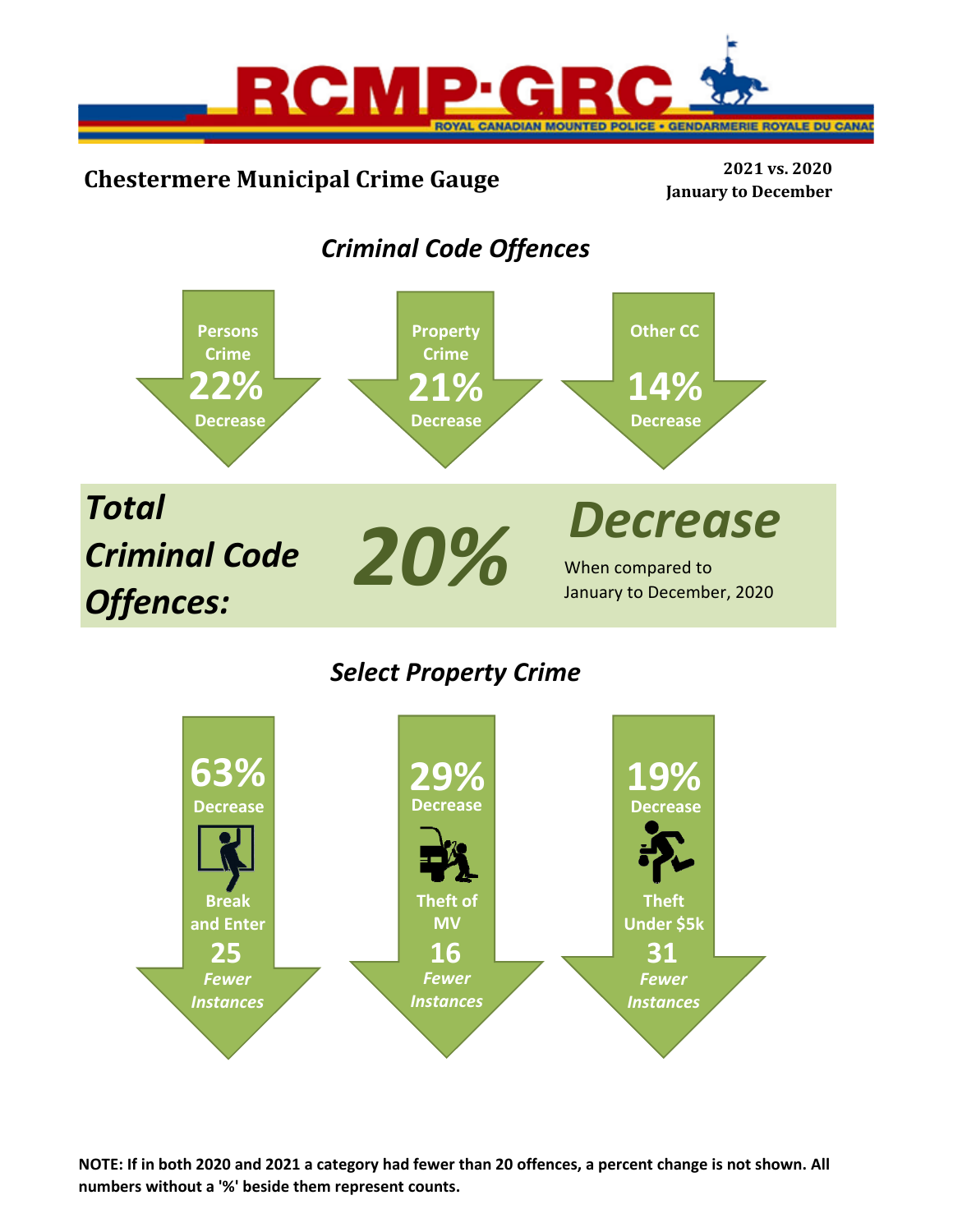## **Chestermere Municipal Detachment Crime Statistics (Actual) January to December: 2017 ‐ 2021**

| All categories contain "Attempted" and/or "Completed" |              |                |                |                |                |                |                         |                         | January 6, 2022          |
|-------------------------------------------------------|--------------|----------------|----------------|----------------|----------------|----------------|-------------------------|-------------------------|--------------------------|
| <b>CATEGORY</b>                                       | <b>Trend</b> | 2017           | 2018           | 2019           | 2020           | 2021           | % Change<br>2017 - 2021 | % Change<br>2020 - 2021 | Avg File +/-<br>per Year |
| Homicides & Offences Related to Death                 |              | 0              | $\overline{2}$ | 0              | $\overline{2}$ | 0              | N/A                     | $-100%$                 | 0.0                      |
| Robbery                                               |              | 3              | 3              | $\mathbf{1}$   | $\overline{2}$ | 6              | 100%                    | 200%                    | 0.5                      |
| Sexual Assaults                                       |              | 4              | 12             | 10             | 10             | 9              | 125%                    | $-10%$                  | 0.8                      |
| <b>Other Sexual Offences</b>                          |              | 4              | 16             | $\overline{7}$ | 8              | 5              | 25%                     | $-38%$                  | $-0.6$                   |
| Assault                                               |              | 105            | 99             | 82             | 101            | 80             | $-24%$                  | $-21%$                  | $-4.8$                   |
| Kidnapping/Hostage/Abduction                          |              | $\mathbf{1}$   | $\mathbf{1}$   | $\overline{2}$ | $\overline{2}$ | $\mathbf{1}$   | 0%                      | $-50%$                  | 0.1                      |
| Extortion                                             |              | $\mathbf 1$    | $\overline{4}$ | $\overline{2}$ | $\mathbf{1}$   | $\overline{2}$ | 100%                    | 100%                    | $-0.1$                   |
| <b>Criminal Harassment</b>                            |              | 19             | 28             | 35             | 45             | 28             | 47%                     | $-38%$                  | 3.5                      |
| <b>Uttering Threats</b>                               |              | 36             | 64             | 55             | 56             | 46             | 28%                     | $-18%$                  | 1.2                      |
| <b>TOTAL PERSONS</b>                                  |              | 173            | 229            | 194            | 227            | 177            | 2%                      | $-22%$                  | 0.6                      |
| Break & Enter                                         |              | 70             | 75             | 66             | 40             | 15             | $-79%$                  | $-63%$                  | $-14.5$                  |
| Theft of Motor Vehicle                                |              | 85             | 102            | 61             | 56             | 40             | $-53%$                  | $-29%$                  | $-13.6$                  |
| Theft Over \$5,000                                    |              | 24             | 20             | 18             | 14             | 8              | $-67%$                  | $-43%$                  | $-3.8$                   |
| Theft Under \$5,000                                   |              | 301            | 326            | 231            | 167            | 136            | $-55%$                  | $-19%$                  | $-48.9$                  |
| Possn Stn Goods                                       |              | 86             | 100            | 75             | 24             | 27             | $-69%$                  | 13%                     | $-19.4$                  |
| Fraud                                                 |              | 87             | 92             | 123            | 85             | 71             | $-18%$                  | $-16%$                  | $-3.9$                   |
| Arson                                                 |              | $\overline{2}$ | $\mathbf{1}$   | $\overline{4}$ | $\mathbf 0$    | 3              | 50%                     | N/A                     | 0.1                      |
| Mischief - Damage To Property                         |              | $\pmb{0}$      | 0              | 34             | 112            | 78             | N/A                     | $-30%$                  | 26.8                     |
| Mischief - Other                                      |              | 203            | 248            | 105            | 48             | 55             | $-73%$                  | 15%                     | $-49.6$                  |
| <b>TOTAL PROPERTY</b>                                 |              | 858            | 964            | 717            | 546            | 433            | $-50%$                  | $-21%$                  | $-126.8$                 |
| <b>Offensive Weapons</b>                              |              | 23             | 21             | 25             | 13             | 8              | $-65%$                  | $-38%$                  | $-3.8$                   |
| Disturbing the peace                                  |              | 69             | 50             | 52             | 57             | 46             | $-33%$                  | $-19%$                  | $-3.9$                   |
| Fail to Comply & Breaches                             |              | 41             | 52             | 73             | 32             | 35             | $-15%$                  | 9%                      | $-3.2$                   |
| <b>OTHER CRIMINAL CODE</b>                            |              | 37             | 48             | 43             | 33             | 27             | $-27%$                  | $-18%$                  | $-3.5$                   |
| TOTAL OTHER CRIMINAL CODE                             |              | 170            | 171            | 193            | 135            | 116            | $-32%$                  | $-14%$                  | $-14.4$                  |
| TOTAL CRIMINAL CODE                                   |              | 1,201          | 1,364          | 1,104          | 908            | 726            | $-40%$                  | $-20%$                  | $-140.6$                 |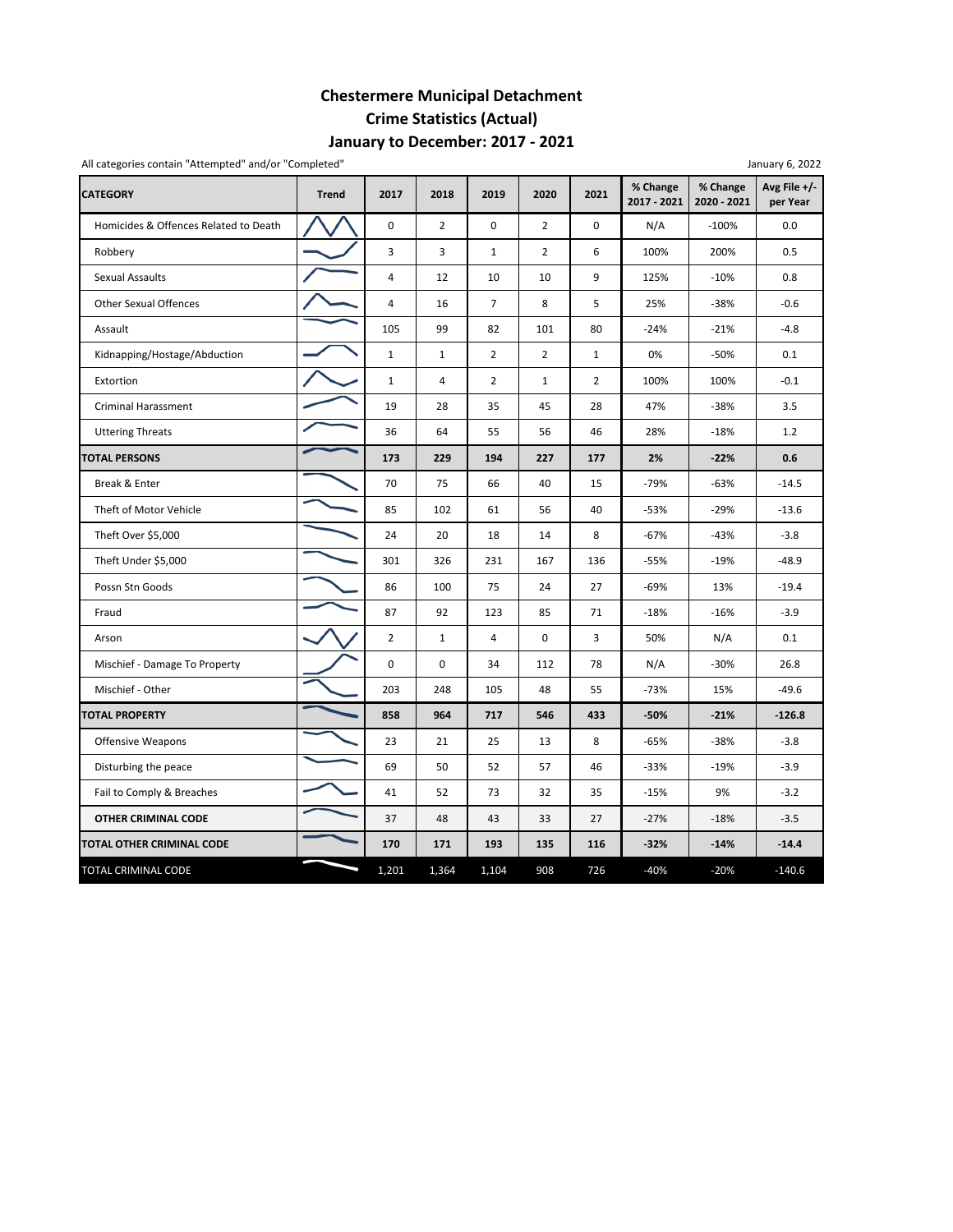## **Chestermere Municipal Detachment Crime Statistics (Actual) January to December: 2017 ‐ 2021**

|                                        | All categories contain "Attempted" and/or "Completed"<br>January 6, 2022 |              |              |                |                         |                |                         |                         |                          |
|----------------------------------------|--------------------------------------------------------------------------|--------------|--------------|----------------|-------------------------|----------------|-------------------------|-------------------------|--------------------------|
| <b>CATEGORY</b>                        | <b>Trend</b>                                                             | 2017         | 2018         | 2019           | 2020                    | 2021           | % Change<br>2017 - 2021 | % Change<br>2020 - 2021 | Avg File +/-<br>per Year |
| Drug Enforcement - Production          |                                                                          | $\mathbf{1}$ | 0            | $\mathbf 0$    | 0                       | 0              | $-100%$                 | N/A                     | $-0.2$                   |
| Drug Enforcement - Possession          |                                                                          | 58           | 40           | 12             | $\overline{7}$          | 10             | $-83%$                  | 43%                     | $-12.9$                  |
| Drug Enforcement - Trafficking         |                                                                          | 9            | 6            | 8              | 8                       | $\overline{7}$ | $-22%$                  | $-13%$                  | $-0.2$                   |
| Drug Enforcement - Other               |                                                                          | 0            | 0            | $\pmb{0}$      | 0                       | 0              | N/A                     | N/A                     | 0.0                      |
| <b>Total Drugs</b>                     |                                                                          | 68           | 46           | 20             | 15                      | 17             | $-75%$                  | 13%                     | $-13.3$                  |
| Cannabis Enforcement                   |                                                                          | 0            | 0            | 3              | 3                       | 3              | N/A                     | 0%                      | 0.9                      |
| Federal - General                      |                                                                          | 30           | 9            | 12             | 11                      | 10             | $-67%$                  | $-9%$                   | $-3.8$                   |
| <b>TOTAL FEDERAL</b>                   |                                                                          | 98           | 55           | 35             | 29                      | 30             | $-69%$                  | 3%                      | $-16.2$                  |
| Liquor Act                             |                                                                          | 39           | 42           | 38             | 40                      | 55             | 41%                     | 38%                     | 3.0                      |
| Cannabis Act                           |                                                                          | $\mathbf 0$  | 3            | 19             | 23                      | 17             | N/A                     | -26%                    | 5.4                      |
| Mental Health Act                      |                                                                          | 117          | 106          | 108            | 120                     | 118            | 1%                      | $-2%$                   | 1.6                      |
| <b>Other Provincial Stats</b>          |                                                                          | 166          | 150          | 216            | 214                     | 197            | 19%                     | -8%                     | 12.6                     |
| <b>Total Provincial Stats</b>          |                                                                          | 322          | 301          | 381            | 397                     | 387            | 20%                     | -3%                     | 22.6                     |
| Municipal By-laws Traffic              |                                                                          | 8            | 38           | 86             | 35                      | 20             | 150%                    | -43%                    | 2.1                      |
| Municipal By-laws                      |                                                                          | 434          | 332          | 267            | 367                     | 242            | $-44%$                  | -34%                    | $-34.9$                  |
| <b>Total Municipal</b>                 |                                                                          | 442          | 370          | 353            | 402                     | 262            | $-41%$                  | $-35%$                  | $-32.8$                  |
| Fatals                                 |                                                                          | 0            | 0            | $\mathbf{1}$   | 0                       | 1              | N/A                     | N/A                     | 0.2                      |
| Injury MVC                             |                                                                          | 25           | 22           | 27             | 18                      | 22             | $-12%$                  | 22%                     | $-1.0$                   |
| Property Damage MVC (Reportable)       |                                                                          | 255          | 257          | 229            | 138                     | 175            | $-31%$                  | 27%                     | $-27.9$                  |
| Property Damage MVC (Non Reportable)   |                                                                          | 27           | 43           | 45             | 25                      | 36             | 33%                     | 44%                     | 0.0                      |
| <b>TOTAL MVC</b>                       |                                                                          | 307          | 322          | 302            | 181                     | 234            | $-24%$                  | 29%                     | $-28.7$                  |
| Roadside Suspension - Alcohol (Prov)   |                                                                          | 0            | 0            | 0              | $\overline{2}$          | 0              | N/A                     | $-100%$                 | 0.2                      |
| Roadside Suspension - Drugs (Prov)     |                                                                          | 0            | 0            | $\mathbf 0$    | 0                       | 0              | N/A                     | N/A                     | 0.0                      |
| <b>Total Provincial Traffic</b>        |                                                                          | 2,681        | 5,097        | 7,544          | 3,650                   | 4,973          | 85%                     | 36%                     | 313.7                    |
| <b>Other Traffic</b>                   |                                                                          | 29           | 18           | 28             | 31                      | 15             | $-48%$                  | -52%                    | $-1.5$                   |
| <b>Criminal Code Traffic</b>           |                                                                          | 98           | 123          | 90             | 71                      | 43             | -56%                    | -39%                    | $-16.2$                  |
| <b>Common Police Activities</b>        |                                                                          |              |              |                |                         |                |                         |                         |                          |
| <b>False Alarms</b>                    |                                                                          | 349          | 254          | 101            | 72                      | 79             | $-77%$                  | 10%                     | $-72.2$                  |
| False/Abandoned 911 Call and 911 Act   |                                                                          | 22           | 15           | 14             | 26                      | 26             | 18%                     | 0%                      | 1.9                      |
| Suspicious Person/Vehicle/Property     |                                                                          | 225          | 222          | 255            | 224                     | 148            | $-34%$                  | $-34%$                  | $-15.2$                  |
| Persons Reported Missing               |                                                                          | 26           | 39           | 40             | 25                      | 34             | 31%                     | 36%                     | 0.2                      |
| Search Warrants                        |                                                                          | $\mathbf{1}$ | $\mathbf{1}$ | $\overline{2}$ | $\overline{\mathbf{4}}$ | $\mathbf{1}$   | 0%                      | $-75%$                  | 0.3                      |
| Spousal Abuse - Survey Code (Reported) |                                                                          | 209          | 207          | 201            | 185                     | 132            | $-37%$                  | -29%                    | -17.6                    |
| Form 10 (MHA) (Reported)               |                                                                          | 0            | 0            | 13             | 48                      | 31             | N/A                     | $-35%$                  | 11.0                     |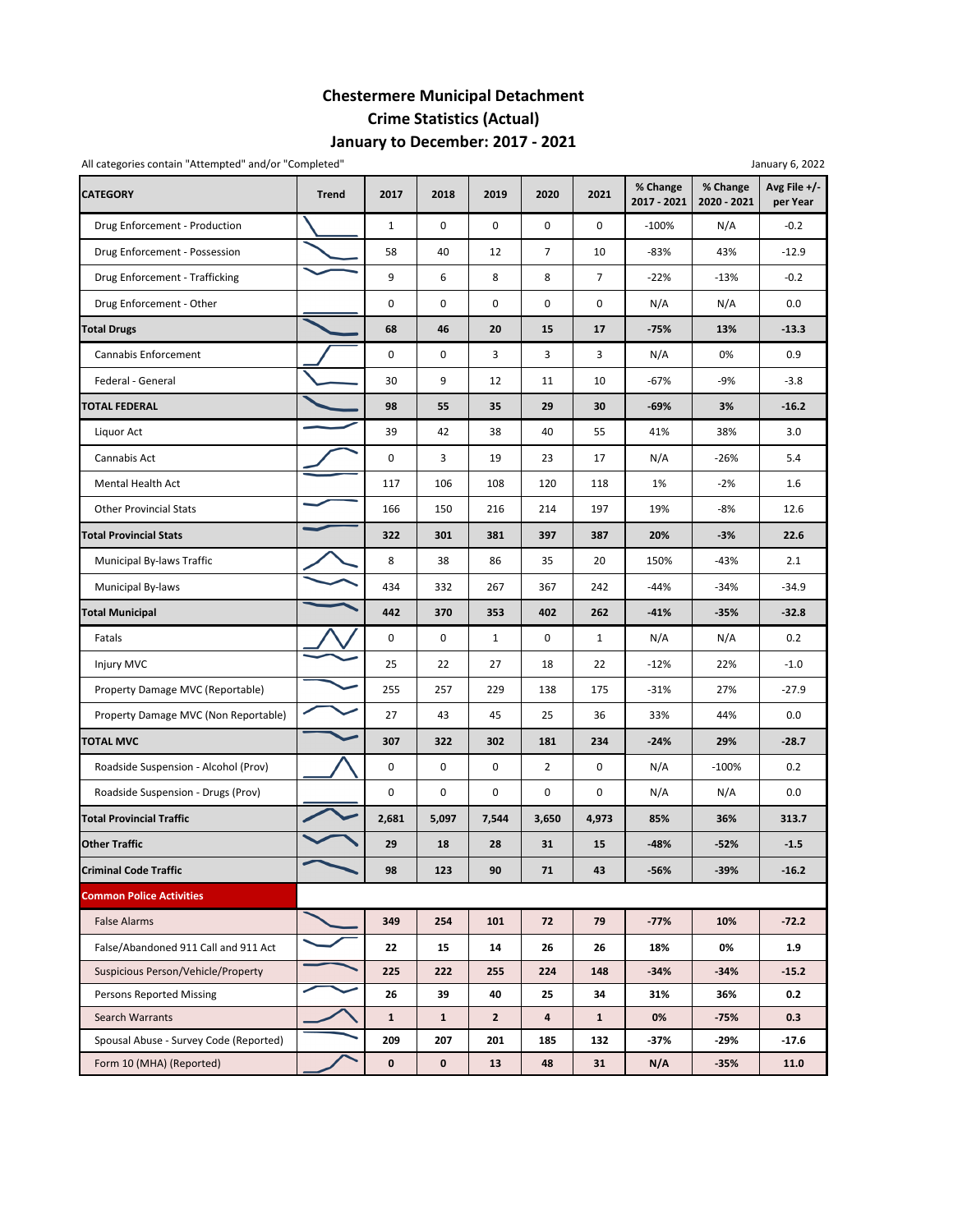### **Chestermere Municipal Detachment Crime Statistics (Actual) Q4: 2017 ‐ 2021**

| <b>CATEGORY</b>                       | <b>Trend</b> | 2017           | 2018           | 2019           | 2020           | 2021           | % Change<br>2017 - 2021 | % Change<br>2020 - 2021 | Avg File +/-<br>per Year |
|---------------------------------------|--------------|----------------|----------------|----------------|----------------|----------------|-------------------------|-------------------------|--------------------------|
| Homicides & Offences Related to Death |              | $\mathbf 0$    | $\mathbf{1}$   | $\mathbf 0$    | 0              | 0              | N/A                     | N/A                     | $-0.1$                   |
| Robbery                               |              | $\overline{2}$ | 3              | $\mathbf 0$    | 0              | $\mathbf{1}$   | $-50%$                  | N/A                     | $-0.5$                   |
| <b>Sexual Assaults</b>                |              | 0              | $\overline{2}$ | $\overline{4}$ | $\overline{4}$ | $\overline{4}$ | N/A                     | 0%                      | 1.0                      |
| <b>Other Sexual Offences</b>          |              | $1\,$          | $\overline{4}$ | 3              | 0              | 3              | 200%                    | N/A                     | 0.0                      |
| Assault                               |              | 31             | 26             | 20             | 36             | 23             | $-26%$                  | $-36%$                  | $-0.6$                   |
| Kidnapping/Hostage/Abduction          |              | 0              | $\mathbf{1}$   | $\mathbf{1}$   | $\mathbf{1}$   | 0              | N/A                     | $-100%$                 | 0.0                      |
| Extortion                             |              | 0              | $\pmb{0}$      | 0              | 0              | $\mathbf{1}$   | N/A                     | N/A                     | 0.2                      |
| <b>Criminal Harassment</b>            |              | 6              | 9              | 9              | 10             | 4              | $-33%$                  | $-60%$                  | $-0.3$                   |
| <b>Uttering Threats</b>               |              | 9              | 13             | 20             | 22             | 15             | 67%                     | $-32%$                  | 2.1                      |
| <b>TOTAL PERSONS</b>                  |              | 49             | 59             | 57             | 73             | 51             | 4%                      | $-30%$                  | 1.8                      |
| Break & Enter                         |              | 20             | 30             | 8              | 11             | 6              | $-70%$                  | $-45%$                  | $-4.7$                   |
| Theft of Motor Vehicle                |              | 27             | 24             | 14             | 15             | 12             | -56%                    | $-20%$                  | $-3.9$                   |
| Theft Over \$5,000                    |              | $\overline{7}$ | 5              | 5              | 3              | 5              | $-29%$                  | 67%                     | $-0.6$                   |
| Theft Under \$5,000                   |              | 75             | 54             | 63             | 41             | 41             | $-45%$                  | 0%                      | $-8.1$                   |
| Possn Stn Goods                       |              | 27             | 25             | 12             | 0              | 5              | $-81%$                  | N/A                     | $-6.9$                   |
| Fraud                                 |              | 22             | 20             | 31             | 17             | 16             | $-27%$                  | $-6%$                   | $-1.5$                   |
| Arson                                 |              | 0              | 0              | 2              | 0              | 0              | N/A                     | N/A                     | 0.0                      |
| Mischief - Damage To Property         |              | 0              | $\mathbf 0$    | 12             | 33             | 14             | N/A                     | $-58%$                  | 6.1                      |
| Mischief - Other                      |              | 53             | 47             | 9              | 12             | 17             | $-68%$                  | 42%                     | $-10.7$                  |
| <b>TOTAL PROPERTY</b>                 |              | 231            | 205            | 156            | 132            | 116            | $-50%$                  | $-12%$                  | $-30.3$                  |
| <b>Offensive Weapons</b>              |              | 8              | $\overline{7}$ | $\overline{7}$ | $\overline{4}$ | $\mathbf{1}$   | $-88%$                  | $-75%$                  | $-1.7$                   |
| Disturbing the peace                  |              | 16             | 12             | 11             | $\overline{7}$ | 17             | 6%                      | 143%                    | $-0.3$                   |
| Fail to Comply & Breaches             |              | $\overline{7}$ | 9              | 3              | 13             | 3              | $-57%$                  | $-77%$                  | $-0.4$                   |
| OTHER CRIMINAL CODE                   |              | 6              | 10             | 8              | $\overline{2}$ | 6              | 0%                      | 200%                    | $-0.8$                   |
| TOTAL OTHER CRIMINAL CODE             |              | 37             | 38             | 29             | 26             | 27             | $-27%$                  | 4%                      | $-3.2$                   |
| TOTAL CRIMINAL CODE                   |              | 317            | 302            | 242            | 231            | 194            | $-39%$                  | $-16%$                  | $-31.7$                  |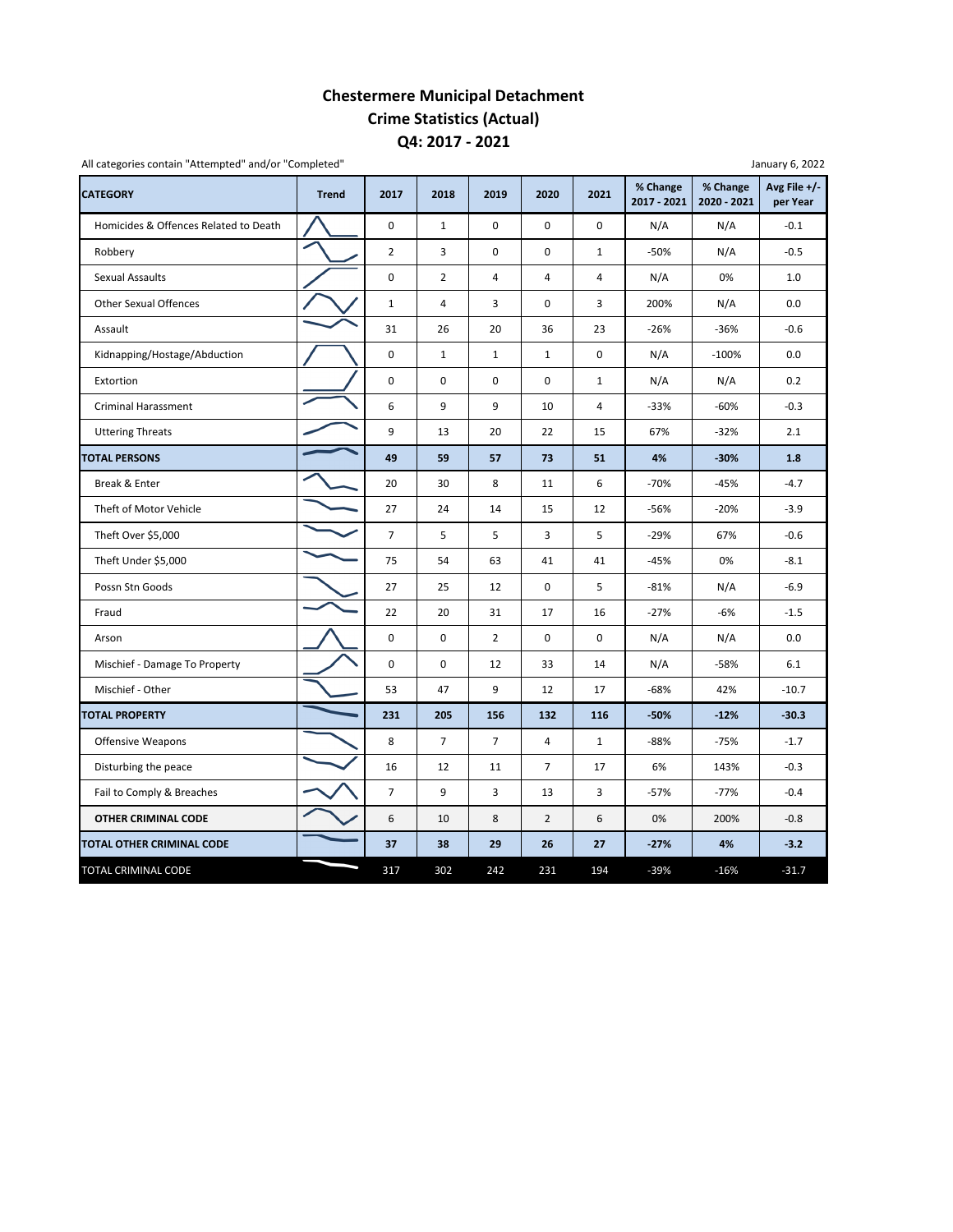### **Chestermere Municipal Detachment Crime Statistics (Actual) Q4: 2017 ‐ 2021**

| All categories contain "Attempted" and/or "Completed" |              |                |                |                |                |                         |                         |                         | January 6, 2022          |
|-------------------------------------------------------|--------------|----------------|----------------|----------------|----------------|-------------------------|-------------------------|-------------------------|--------------------------|
| <b>CATEGORY</b>                                       | <b>Trend</b> | 2017           | 2018           | 2019           | 2020           | 2021                    | % Change<br>2017 - 2021 | % Change<br>2020 - 2021 | Avg File +/-<br>per Year |
| Drug Enforcement - Production                         |              | 0              | 0              | $\pmb{0}$      | 0              | $\mathbf 0$             | N/A                     | N/A                     | 0.0                      |
| Drug Enforcement - Possession                         |              | 17             | $\mathbf{1}$   | 3              | $\overline{2}$ | 4                       | $-76%$                  | 100%                    | $-2.5$                   |
| Drug Enforcement - Trafficking                        |              | $\mathbf{1}$   | 2              | 4              | 0              | 3                       | 200%                    | N/A                     | 0.2                      |
| Drug Enforcement - Other                              |              | 0              | 0              | $\pmb{0}$      | 0              | 0                       | N/A                     | N/A                     | 0.0                      |
| <b>Total Drugs</b>                                    |              | 18             | 3              | $\overline{7}$ | $\overline{2}$ | $\overline{\mathbf{z}}$ | $-61%$                  | 250%                    | $-2.3$                   |
| Cannabis Enforcement                                  |              | 0              | 0              | $\mathbf{1}$   | $\overline{2}$ | $\mathbf{1}$            | N/A                     | -50%                    | 0.4                      |
| Federal - General                                     |              | $\mathbf{1}$   | $\mathbf{1}$   | $1\,$          | $\mathbf{1}$   | 3                       | 200%                    | 200%                    | 0.4                      |
| <b>TOTAL FEDERAL</b>                                  |              | 19             | 4              | 9              | 5              | 11                      | $-42%$                  | 120%                    | $-1.5$                   |
| Liquor Act                                            |              | 8              | $\overline{7}$ | 5              | 6              | 15                      | 88%                     | 150%                    | 1.3                      |
| Cannabis Act                                          |              | 0              | 3              | 5              | 6              | 4                       | N/A                     | $-33%$                  | 1.1                      |
| <b>Mental Health Act</b>                              |              | 30             | 39             | 30             | 30             | 31                      | 3%                      | 3%                      | $-0.7$                   |
| <b>Other Provincial Stats</b>                         |              | 31             | 32             | 30             | 50             | 36                      | 16%                     | $-28%$                  | 2.8                      |
| <b>Total Provincial Stats</b>                         |              | 69             | 81             | 70             | 92             | 86                      | 25%                     | $-7%$                   | 4.5                      |
| Municipal By-laws Traffic                             |              | $\overline{2}$ | 18             | 19             | $\overline{2}$ | 0                       | $-100%$                 | $-100%$                 | $-2.0$                   |
| Municipal By-laws                                     |              | 90             | 48             | 63             | 64             | 49                      | $-46%$                  | $-23%$                  | $-6.6$                   |
| <b>Total Municipal</b>                                |              | 92             | 66             | 82             | 66             | 49                      | $-47%$                  | $-26%$                  | $-8.6$                   |
| Fatals                                                |              | 0              | 0              | $\mathbf 0$    | 0              | $\mathbf 0$             | N/A                     | N/A                     | 0.0                      |
| Injury MVC                                            |              | 6              | 5              | 9              | 4              | 5                       | $-17%$                  | 25%                     | $-0.3$                   |
| Property Damage MVC (Reportable)                      |              | 59             | 72             | 66             | 32             | 60                      | 2%                      | 88%                     | $-3.8$                   |
| Property Damage MVC (Non Reportable)                  |              | 9              | 8              | 12             | $\overline{7}$ | 9                       | 0%                      | 29%                     | $-0.1$                   |
| <b>TOTAL MVC</b>                                      |              | 74             | 85             | 87             | 43             | 74                      | 0%                      | 72%                     | $-4.2$                   |
| Roadside Suspension - Alcohol (Prov)                  |              | 0              | 0              | $\pmb{0}$      | $\overline{2}$ | 0                       | N/A                     | $-100%$                 | 0.2                      |
| Roadside Suspension - Drugs (Prov)                    |              | 0              | 0              | $\pmb{0}$      | 0              | 0                       | N/A                     | N/A                     | 0.0                      |
| <b>Total Provincial Traffic</b>                       |              | 1,459          | 1,452          | 1,754          | 969            | 845                     | $-42%$                  | $-13%$                  | $-171.1$                 |
| <b>Other Traffic</b>                                  |              | 6              | $\mathbf{1}$   | 10             | 12             | 3                       | -50%                    | $-75%$                  | 0.5                      |
| <b>Criminal Code Traffic</b>                          |              | 23             | 35             | 25             | 13             | 9                       | $-61%$                  | $-31%$                  | $-5.0$                   |
| <b>Common Police Activities</b>                       |              |                |                |                |                |                         |                         |                         |                          |
| <b>False Alarms</b>                                   |              | 100            | 25             | 22             | 17             | 28                      | $-72%$                  | 65%                     | $-15.2$                  |
| False/Abandoned 911 Call and 911 Act                  |              | 8              | $\mathbf{2}$   | 6              | 6              | 5                       | -38%                    | $-17%$                  | $-0.2$                   |
| Suspicious Person/Vehicle/Property                    |              | 60             | 53             | 53             | 53             | 36                      | -40%                    | $-32%$                  | $-4.8$                   |
| <b>Persons Reported Missing</b>                       |              | 5              | 4              | 13             | 6              | $\overline{\mathbf{z}}$ | 40%                     | 17%                     | 0.6                      |
| Search Warrants                                       |              | $\pmb{0}$      | $\mathbf{1}$   | 0              | $\mathbf{1}$   | 0                       | N/A                     | $-100%$                 | 0.0                      |
| Spousal Abuse - Survey Code (Reported)                |              | 55             | 53             | 44             | 55             | 39                      | -29%                    | -29%                    | -3.0                     |
| Form 10 (MHA) (Reported)                              |              | $\pmb{0}$      | 0              | 13             | 12             | 9                       | N/A                     | $-25%$                  | 3.0                      |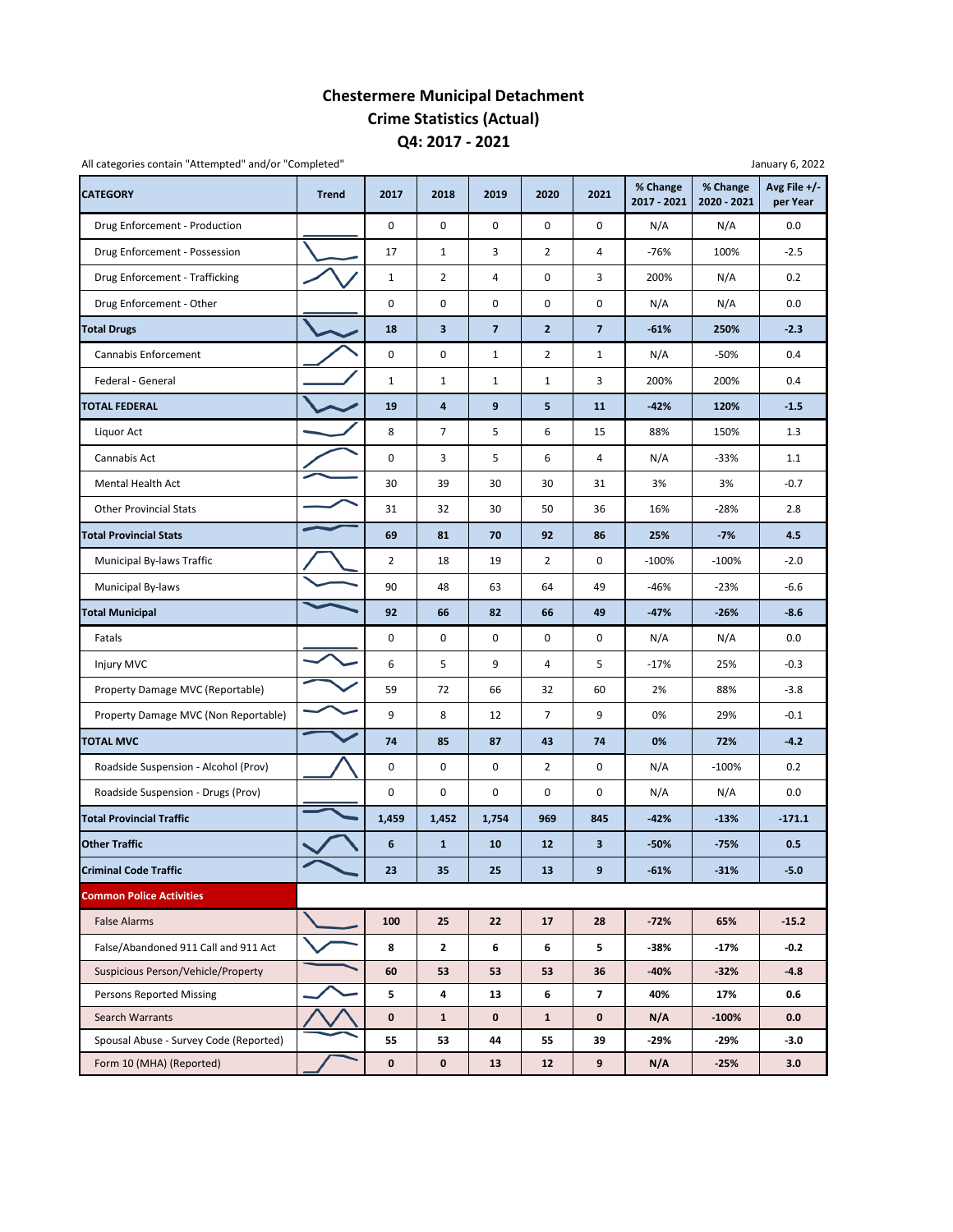#### **Chestermere Municipal Detachment Crime Statistics (Actual) January to December: 2017 ‐ 2021**

| All categories contain "Attempted" and/or "Completed" |              |                |                |                |                |                | January 6, 2022    |
|-------------------------------------------------------|--------------|----------------|----------------|----------------|----------------|----------------|--------------------|
| Category                                              | <b>Trend</b> | 2017           | 2018           | 2019           | 2020           | 2021           | <b>FLAG</b>        |
| <b>Theft Motor Vehicle (Total)</b>                    |              | 85             | 102            | 61             | 56             | 40             | <b>Within Norm</b> |
| Auto                                                  |              | 20             | 24             | 18             | 9              | 5              | Within Norm        |
| Truck                                                 |              | 31             | 35             | 21             | 23             | 15             | Within Norm        |
| SUV                                                   |              | 24             | 21             | 12             | 17             | 12             | Within Norm        |
| Van                                                   |              | $\mathbf{1}$   | $\overline{7}$ | 4              | 0              | 4              | Within Norm        |
| Motorcycle                                            |              | $\overline{2}$ | 2              | $\mathbf{1}$   | $\overline{2}$ | $\mathbf{1}$   | Within Norm        |
| Other                                                 |              | 6              | 8              | 3              | 0              | 1              | Within Norm        |
| Take Auto without Consent                             |              | $\mathbf 1$    | 5              | $\overline{2}$ | 5              | $\overline{2}$ | Within Norm        |
| Break and Enter (Total)*                              |              | 70             | 75             | 66             | 40             | 15             | <b>Within Norm</b> |
| <b>Business</b>                                       |              | 6              | $\overline{7}$ | 13             | 5              | $\mathbf{1}$   | Within Norm        |
| Residence                                             |              | 58             | 64             | 49             | 28             | 9              | Within Norm        |
| Cottage or Seasonal Residence                         |              | $\mathbf 0$    | 0              | 0              | 0              | $\mathbf 0$    | Within Norm        |
| Other                                                 |              | 3              | 4              | $\mathbf{1}$   | 5              | 4              | Within Norm        |
| Theft Over & Under \$5,000 (Total)                    |              | 325            | 346            | 249            | 181            | 144            | <b>Within Norm</b> |
| Theft from a motor vehicle                            |              | 200            | 212            | 117            | 78             | 67             | Within Norm        |
| Shoplifting                                           |              | 20             | 12             | 29             | 23             | 15             | Within Norm        |
| Mail Theft (includes all Mail offences)               |              | 8              | $\overline{7}$ | $\mathbf{1}$   | $\mathbf{1}$   | 6              | Within Norm        |
| Theft of bicycle                                      |              | 4              | 7              | 3              | 6              | 6              | Within Norm        |
| Other Theft                                           |              | 95             | 108            | 100            | 73             | 50             | Within Norm        |

Mischief To Property 200 203 248 139 160 133 Within Norm Suspicious Person/ Vehicle/ Property 225 222 255 224 148 Within Norm Fail to Comply/Breach 41 52 73 32 35 Within Norm Wellbeing Check 37 61 46 46 70 Issue Mental Health Act 117 106 108 120 118 Within Norm False Alarms 349 254 | 101 | 72 | 79 | Within Norm

| <b>Traffic</b>                                                 | <b>Trend</b> | 2017 | 2018           | 2019 | 2020 | 2021 | <b>FLAG</b>  |
|----------------------------------------------------------------|--------------|------|----------------|------|------|------|--------------|
| Roadside Suspensions - alcohol related - No grounds to charge* |              | 3    | $\overline{2}$ | 6    |      | 1    | Within Norm  |
| Occupant Restraint/Seatbelt Violations*                        |              | 151  | 137            | 216  | 128  | 443  | <b>Issue</b> |
| Speeding Violations*                                           |              | 953  | 2561           | 4120 | 1553 | 1646 | Within Norm  |
| Intersection Related Violations*                               |              | 201  | 256            | 309  | 112  | 292  | Within Norm  |
| Other Non-Moving Violation*                                    |              | 739  | 1364           | 1801 | 1063 | 1648 | Within Norm  |
| Pursuits**                                                     |              | 3    | 3              | 10   | 17   | 12   | Within Norm  |
| Other CC Traffic**                                             |              | 16   | 16             | 6    | 4    | 4    | Within Norm  |

\*"Actual" \*\*"Reported"

Categories flagged with "Issue" only indicate that the current number of offences are higher the statistical norm based on previous years.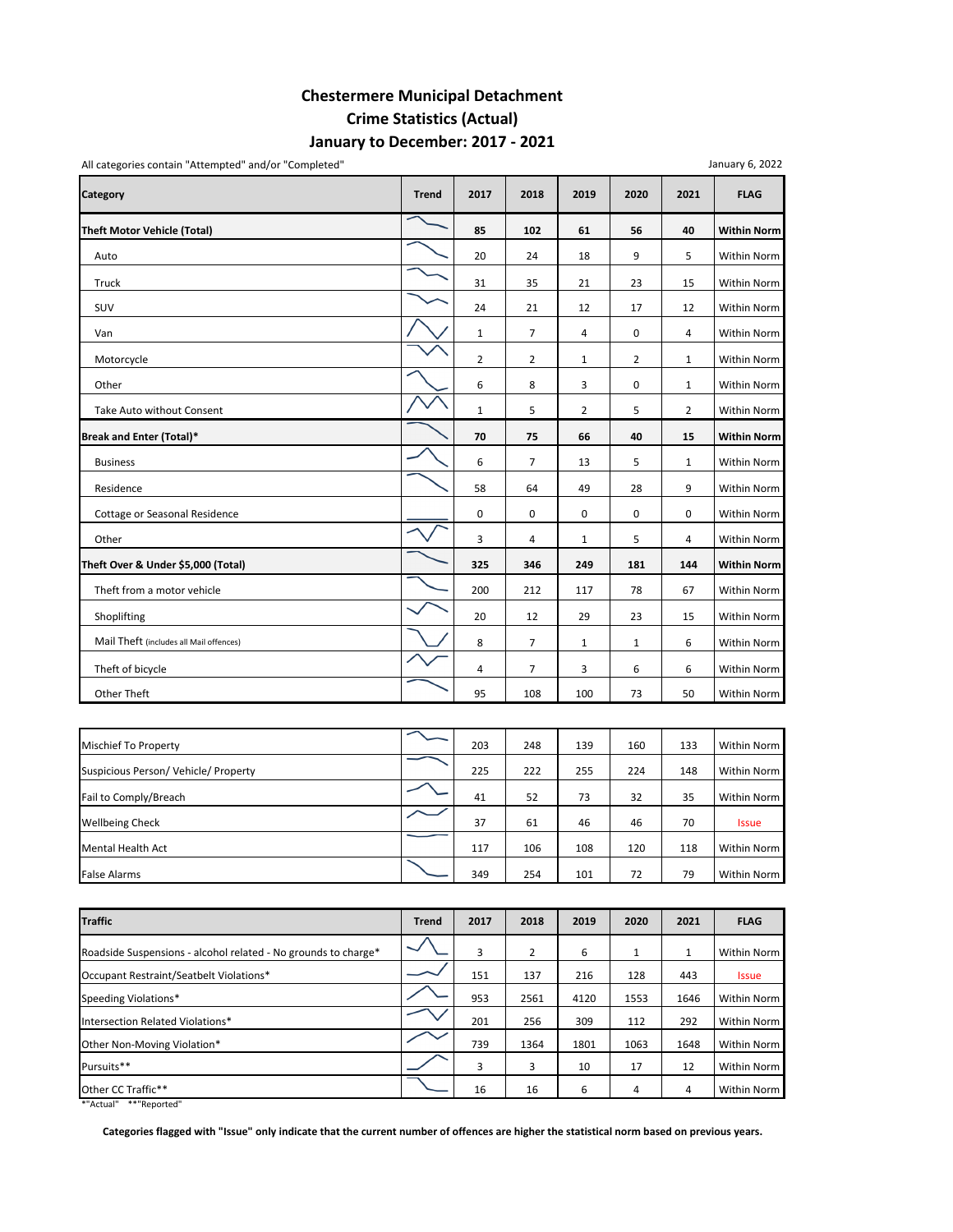#### **Chestermere Municipal Detachment ‐ Break and Enters (includes unlawfully in a dwelling place)**

All categories contain "Attempted" and/or "Completed"

|                      |              |              |     |     |     | 2020         |     |     |     |     |            |            |
|----------------------|--------------|--------------|-----|-----|-----|--------------|-----|-----|-----|-----|------------|------------|
| <b>Month</b>         | Jan          | Feb          | Mar | Apr | May | Jun          | Jul | Aug | Sep | Oct | <b>Nov</b> | <b>Dec</b> |
| <b>Actuals</b>       | 1            | 8            | 7   | 3   | 1   | $\mathbf{1}$ | 3   | 1   | 4   | 5   | 3          | 3          |
| <b>Running Total</b> | $\mathbf{1}$ | 9            | 16  | 19  | 20  | 21           | 24  | 25  | 29  | 34  | 37         | 40         |
| Quarter              |              | 16           |     |     | 5   |              |     | 8   |     |     | 11         |            |
| 2021                 |              |              |     |     |     |              |     |     |     |     |            |            |
| <b>Month</b>         | Jan          | Feb          | Mar | Apr | May | Jun          | Jul | Aug | Sep | Oct | <b>Nov</b> | <b>Dec</b> |
| <b>Actuals</b>       | 2            | $\mathbf{1}$ | 0   | 1   | 0   | $\mathbf{1}$ | 0   | 1   | 3   | 0   | 4          | 2          |
| <b>Running Total</b> |              |              |     |     |     |              |     |     |     |     |            |            |
|                      | 2            | 3            | 3   | 4   | 4   | 5            | 5   | 6   | 9   | 9   | 13         | 15         |
| Quarter              |              | 3            |     |     | 2   |              |     | 4   |     |     | 6          |            |

January 6, 2022

January 6, 2022

#### **Chestermere Municipal Detachment ‐ Theft of Motor Vehicles (includes taking without consent)**

All categories contain "Attempted" and/or "Completed"

**Month Jan Feb Mar Apr May Jun Jul Aug Sep Oct Nov Dec** Actuals | 7 | 6 | 6 | 5 | 4 | 1 | 1 | 4 | 7 | 7 | 1 | 7 **Running Total** 7 13 19 24 28 29 30 34 41 48 49 56 **Quarter Month Jan Feb Mar Apr May Jun Jul Aug Sep Oct Nov Dec** Actuals | 6 | 3 | 0 | 3 | 1 | 6 | 2 | 3 | 4 | 4 | 5 | 3 **Running Total** 6 9 9 9 12 13 19 21 24 28 32 37 40 **Quarter 2020** 19 10 12 12 15 ‐54% **2021** 9 | 10 | 9 | 12 ‐34% ‐30% ‐29% ‐32% ‐33% ‐24% ‐29% **Year over Year Year over Year Fig. 14%** -31% -53% -50%